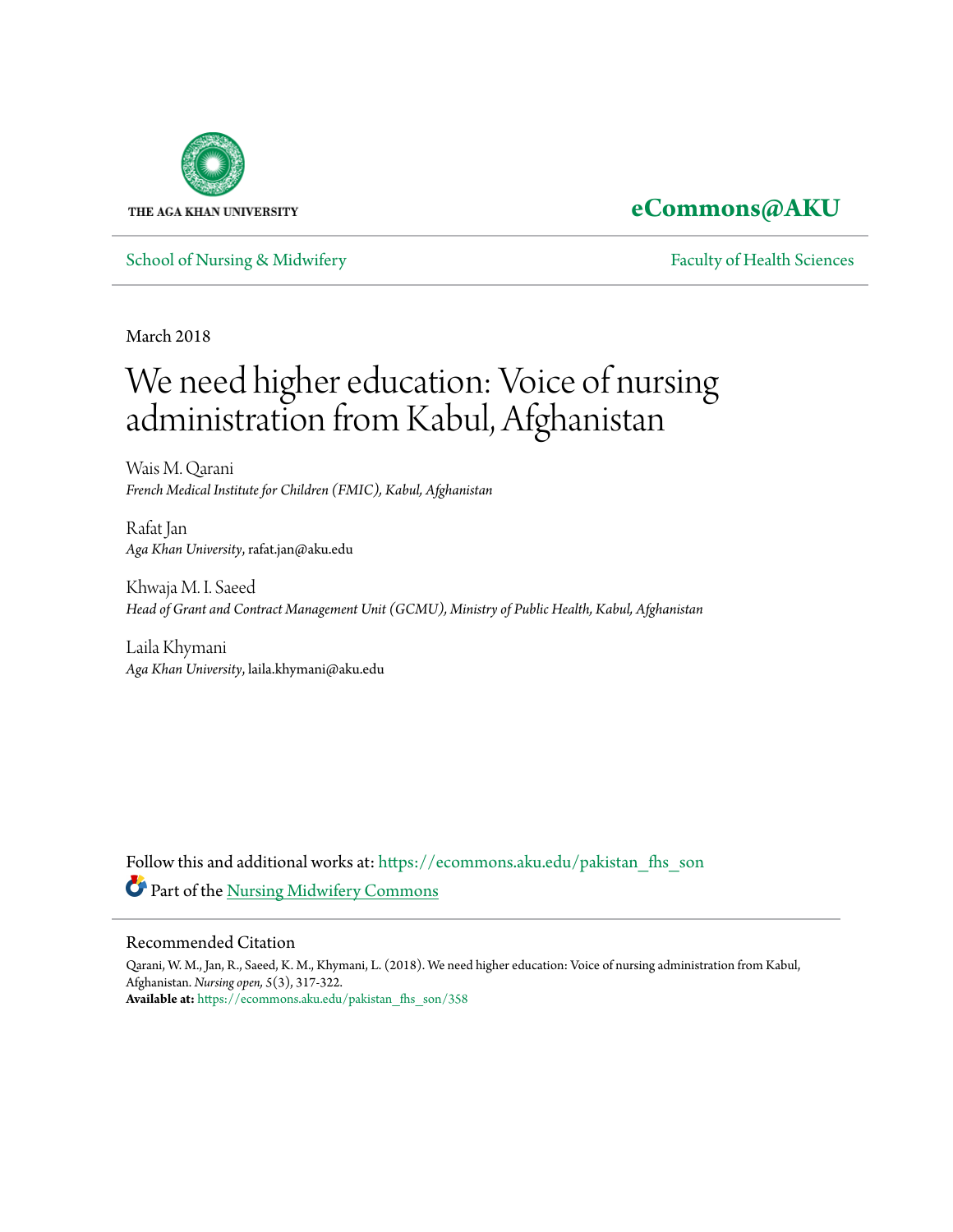DOI: 10.1002/nop2.140

#### RESEARCH ARTICLE

### WILEY NursingOpen

## **We need higher education: Voice of nursing administration from Kabul, Afghanistan**

**Wais M. Qarani[1](http://orcid.org/0000-0002-2823-0903)** | **Rafat Jan<sup>2</sup>** | **Khwaja M. I. Saeed<sup>3</sup>** | **Laila Khymani<sup>4</sup>**

1 French Medical Institute for Children (FMIC), Kabul, Afghanistan

<sup>2</sup>School of Nursing and Midwifery, Aga Khan University School of Nursing and Midwifery (AKU-SoNaM), Karachi, Pakistan

*3* Head of Grant and Contract Management Unit (GCMU), Ministry of Public Health, Kabul, Afghanistan

4 Aga Khan University Hospital (AKUH), Karachi, Pakistan

#### **Correspondence**

Wais Mohammad Qarani, French Medical Institute for Children (FMIC) Kabul, Afghanistan. Email: [wais.qarani@gmail.com](mailto:wais.qarani@gmail.com
)

#### **Funding information**

This paper is a part of a larger study (Thesis) conducted by the principal investigator in partial fulfillment of the Master of Science in Nursing which was funded by the Aga Khan University School of Nursing and Midwifery. It is also worth to acknowledge that the French Medical Institute for Children (FMIC) in Kabul, granted the principal investigator with full sponsorship for the 2 years Masters of Science in Nursing (MScN) degree.

#### **Abstract**

**Aim**: To explore the educational profile of nursing managers and head nurses at public hospitals in Kabul, Afghanistan.

**Design**: A descriptive cross-sectional study design was employed.

**Method**: A self-administered pre-tested questionnaire was used to recruit 86 nursing managers and head nurses from 17 public hospitals in Kabul. SPSS version 19 was used to analyze and report the data through descriptive statistics.

**Results**: It was found that, none of the participant was prepared with higher education in nursing; rather they had only diploma in nursing; and 84.9% of them had completed their nursing diploma before 2002.; 11.6% of participants were currently studying; and all were in non-nursing disciplines. On the other hand 100% of the participants expressed intention for further studies mainly in leadership and management, computer skill, English language, in-service nursing trainings and higher education in nursing.

#### **KEYWORDS**

Afghanistan, continuous professional development, higher education, nursing administration, public hospitals

#### **1** | **BACKGROUND**

In nursing both conceptual and experiential learning are important and both the approaches have critical role in the development of competencies. However, the domain of conceptual learning will be a mediator to excel in any other domain of professional development. An effective nurse manager with leadership skills and abilities to positively influence the work environment will stimulate greater achievement and enhance organizational outcome (McGuire & Kennerly, 2006). The efficiency of leaders and managers is dependent on the level of their education; and those who have received advanced education are more efficient (Elmuti, Minnis, & Abebe, 2005). Similarly, a study found that higher education in nursing has played a significant role in the development of nursing profession

in Pakistan (Gul, Paul, & Olson, 2009). Various international researches link BScN-prepared nurses to improved patient outcome (Aiken, 2003; Cheung & Aiken, 2006; Megginson, 2008; Yakusheva, Lindrooth, & Weiss, 2014) and cost effective care (Yakusheva et al., 2014). Thus, appropriate educational preparation is necessary for an advanced nursing practice; and enables nurses to quantify their contribution in health system (Furlong & Smith, 2005). Adequate educational preparation is essential for the nursing leaders to translate key strategies into action. Therefore, nursing leaders have to be adequately educated and trained to execute strategies to address deficiencies in nursing education and nursing practice.

The Afghan constitution recommends free education till the Bachelors level to the population (Afghan Const. art. 43, Chapt. 2). Basic nursing education in Afghanistan is still at the diploma

This is an open access article under the terms of the [Creative Commons Attribution](http://creativecommons.org/licenses/by/4.0/) License, which permits use, distribution and reproduction in any medium, provided the original work is properly cited.

© 2018 The Authors. *Nursing Open* published by John Wiley & Sons Ltd.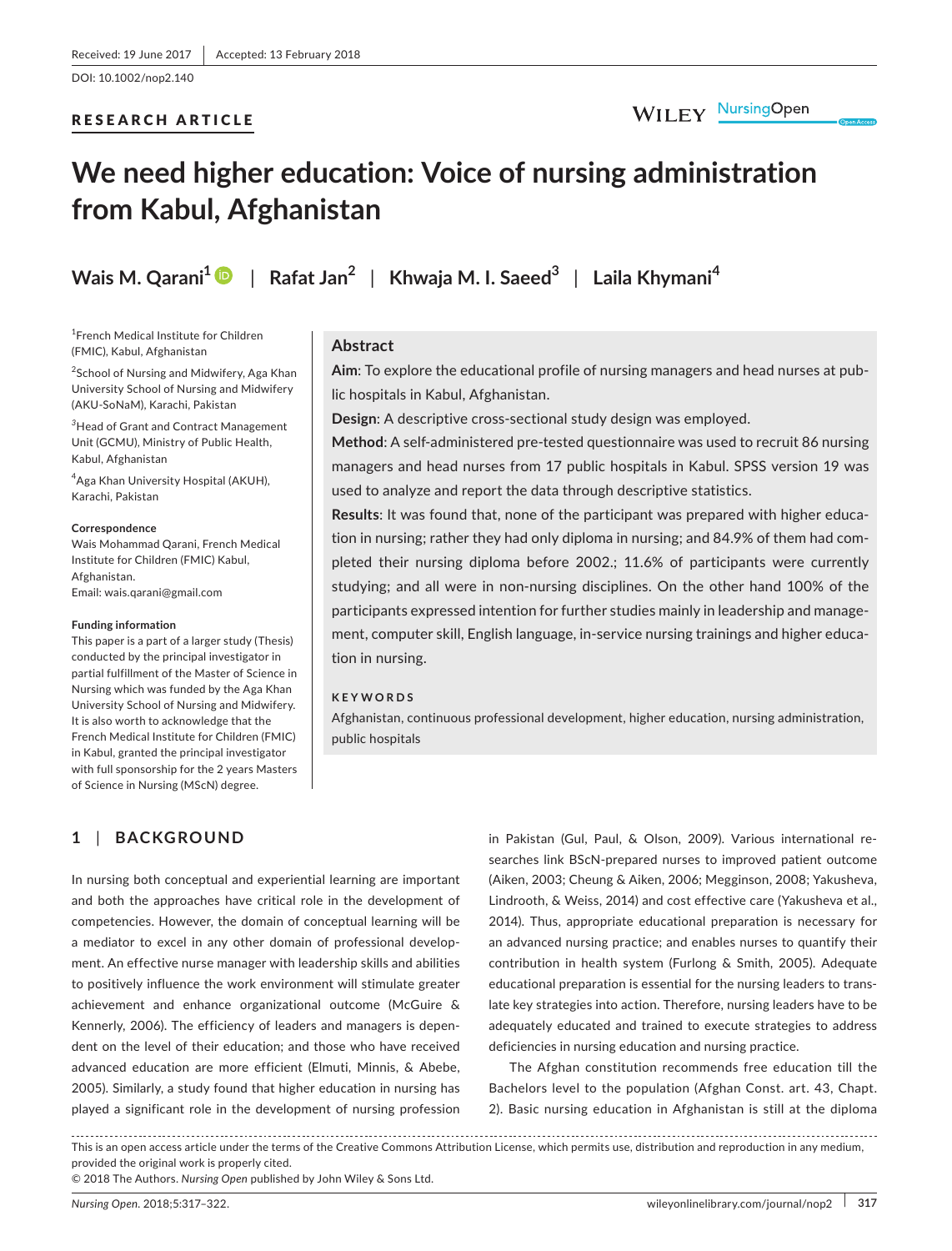level and is offered by both public and private sectors. Basic nursing education in the public sector is provided by nine Institutes of Health Sciences (IHSs) throughout the country. These institutes, which prepare diploma nurses, are centralized and managed by the Ministry of Public Health (MoPH). Although IHSs are managed by the MoPH, the students get admission to these institutes through the national examination system, known as Conquer Exam, through the Ministry of Higher Education (MoHE). There are pre-defined criteria of the Conquer Exam that decide students' admission to any discipline. A drawback of this system is that those students who are unable to fulfil the requirements of Bachelors programs are directed to the nursing profession and other allied health programs. Since the students' admission to the nursing program is based on the result of Conquer Exam rather than students' choice; students may not have interest and may not perform adequate during their academic progression.

Moreover, a baseline assessment of the Kabul Institute of Health Sciences (IHS), in 2002, revealed that, the administrators had not had any exposure to the standardized and current methods of educational administration. The teachers of IHS were not computer literate, had little ability to comprehend the English language and were not exposed to the international standards of nursing education (Herberg, 2005). However, during the last decade there have been improvements in the development of policy documents and regulation in nursing education. Revised curricula, faculty development (Herberg, 2005), national policy on accreditation of nursing schools and recognized nursing education standards (AMNEAB, 2011), national policy and strategy for nursing services and in-service nursing standards (Nursing and Midwifery Department (NMD), 2011) are significant progresses that have taken place in nursing in Afghanistan during the last decade. However, little attention is given in national policy and strategy to develop the competencies of nursing leaders to effectively execute the mentioned key developments.

Despite that, nurses with higher education perform more competently in leadership and management positions compared with those who are not adequately trained and not prepared through higher education; surprisingly, in Afghanistan as of 2017 there is only one nursing program in the entire country, which prepares baccalaureate nurses. The program with a standardized and comprehensive curriculum was initiated in 2006 (KMU 2013) in the Kabul Medical University (KMU) and is managed by the Ministry of Higher Education. The latest establishment and being the only BScN program in Afghanistan explains the fact that nursing leaders may not fulfil the requirement, i.e., a Bachelors degree, for them to hold leadership and managerial positions in the nursing profession. The educational profile which refers to the basic and professional education; and continuous professional development trainings for the nurses is pivotal for organizational outcome. Therefore, this study aimed to determine the educational profile of Nursing Managers (NMs) and Head Nurses (HNs) at public hospitals in Kabul, Afghanistan. Subsequently, the findings of this study will inform policy makers at MoPH to plan appropriate strategies for developing the capacity of

the nursing leaders; and to ensure patient safety and enhance outcome through an effective leadership.

#### **2** | **METHODOLOGY**

#### **2.1** | **Study design**

A descriptive cross-sectional study design was used to determine the academic profile of the nursing leaders at public hospitals in Kabul, Afghanistan.

#### **2.2** | **Study setting**

The setting for this study was all 17 public hospitals in Kabul, which are directed by the Directorate Central Hospitals, General Directorate Curative Medicine, MoPH. Other public hospitals under different ministries and private sector hospitals were excluded from the study due to the time constraints and limitation of resources.

#### **2.3** | **Study sample and sampling**

Total population sampling technique was used purposively; and all NMs and HNs who were nurses by the profession and were on duty during the data collection were approached to participate in the study. The data were collected while the PI was present on the data collection site, assisted by a research assistant, both being accessible in the field to clarify any query. Participation was voluntary and enough time was given to the participants to complete the questionnaire. Total 100 eligible participants were accessed and the response rate was 89% (89 participants). Finally, three incomplete forms were also excluded from the analysis plan, which brought the actual sample size down to 86 participants. In this study, NM refers to a nurse leader responsible for directly supervising the HNs and managing multiple units of a hospital, such as inpatient and outpatient departments. HN refers to is a nurse leader who reports directly to the NM and has the responsibility of managing a single unit in a hospital. The HN is responsible for the day to day operations and supervision of nursing personnel.

#### **2.4** | **Data collection**

The data were collected during January–February 2015 using a self-administered questionnaire. In this paper, a section of the main questionnaire which was developed for a thesis conducted in partial fulfilment for the Master of Science in Nursing degree is reported. This section of the questionnaire contained questions on: a) educational characteristics of the participants in six categories; and b) Training needs of the participants in three categories. Although categories were defined for the training needs; an option was also given if they wish to add any other training needs. Content validity of the questionnaire was carried by a panel of experts. The questionnaire was translated into the Dari language and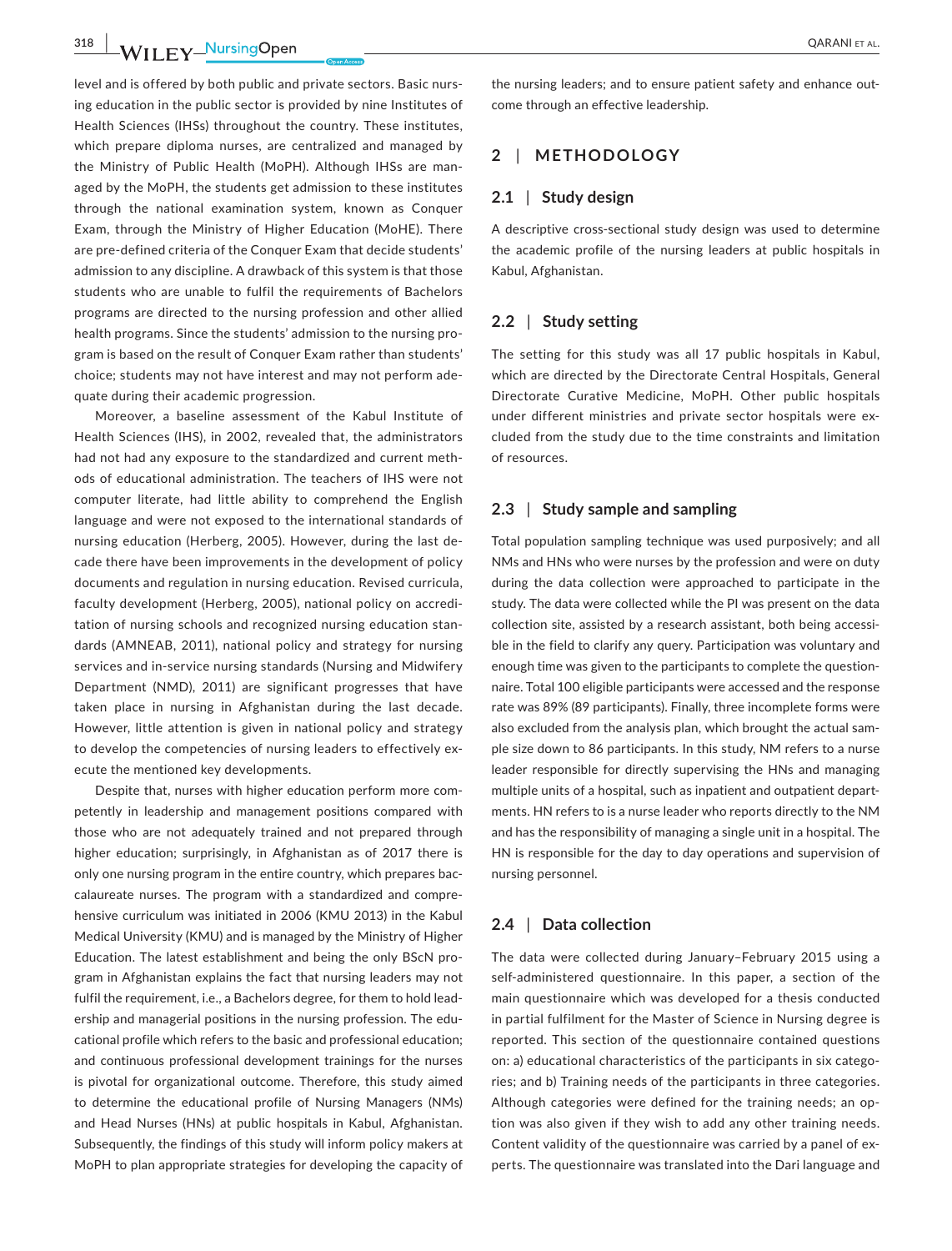**|** QARANI et al. **319**

then back translated into English, without any major differences or loss of meaning after back translation. Moreover, the questionnaire was pre-tested on 11 participants with the aim to validate the Dari translation, identify areas that are culturally sensitive and to identify limitations in the questions. The final tool was administered for actual data collection after incorporating relevant modifications.

#### **2.5** | **Ethical consideration**

The Institutional Review Board (IRB) of the Ministry of Public Health approval (479716/23-Aug-2014) and Ethical Review Committee (ERC) of the Aga Khan University approval (3349-SON-ERC-14/05-Jan-2015) were granted before conducting the study. The approval to access the study settings i.e., 17 hospitals, was also taken from the Directorate Central Hospital, General Directorate Curative Medicine, MoPH. Informed consent was taken from each participant before the data collection. Institutional affiliation and identifiable demographic information of the participants were coded, to ensure anonymity and confidentiality.

#### **2.6** | **Data analysis**

The principal investigator was available on-site to verify that the questionnaire is filled completely and correctly to ensure quality data collection. The collected data were entered into Epi Info-7, to avoid any error during the data entry, after which they were imported to Statistical Package for Social Sciences (SPSS) version 19, for analysis. Descriptive statistics were used to analyse this section of the study and the results were presented in frequencies and percentages.

#### **3** | **RESULTS**

There were 14 NMs and 72 HNs in this study. The educational characteristics of the respondents varied considerably (see Table 1). More than one-fourth of the participants (25.6%) had completed the basic school education till grade-IX only (9 years of basic school education, starts when the child reaches eight years of age; also known as secondary school graduation), before enrolment into professional education. The duration of professional education was 2 years for 14% and 3 years for 86% of the participants. Majority of the participants (69.7%) held a diploma in nursing and 14% had diploma in nursing and midwifery, whereas 16.3% had Feldsher, which is a 3 year phased-out diploma program equivalent to 3 year diploma nursing. A significant proportion of the participants (84.9%) had completed the professional education before the year 2002, after which considerable improvements in nursing education including revision of national nursing curriculum had initiated. Only 15 (17.4%) participants received some sort of certified in-service training and the duration of the training ranged from 1–12 months.

The intention of the participants about attending training was explored, where all of them (100%) expressed an interest for further trainings. Majority of them i.e., 83.7% showed interest in computer training, followed by 81.4% in English language, 79.1% in leadership and management and only 9.3% and 4.65% in in-service nursing trainings and higher education in nursing respectively (Table 2). It is also worth to mention that, 11.6% of the participants switched from the profession and were pursuing degrees in non-nursing disciplines mainly; medical, pharmacy and stomatology.

#### **4** | **DISCUSSION**

In several countries of the world, many hospitals have started offering nursing positions to only those nurses who have a Bachelor degree (Kelly-Williams, 2011). However, in our study, none of the NMs and HNs had acquired Bachelor degree in nursing education and one-fourth of them had not even completed 12 years of basic school education before enrolling into a two-year or three-year nursing education program. There are limited studies on nursing administration from the neighbouring countries to compare our findings. However,

TABLE 1 Educational characteristics of the study participants

| <b>Variables</b>                                           | $\mathsf{N}$    | Frequency | Percentage |
|------------------------------------------------------------|-----------------|-----------|------------|
| <b>Basic education</b>                                     | 86              |           |            |
| Grade IX                                                   |                 | 22        | 25.6       |
| Grade XII                                                  |                 | 64        | 74.4       |
| Professional<br>education                                  | 86              |           |            |
| Diploma in nursing                                         |                 | 60        | 69.7       |
| Diploma in nursing<br>and midwifery                        |                 | 12        | 14.0       |
| Feldsher                                                   |                 | 14        | 16.3       |
| Duration of profes-<br>sional education                    | 86              |           |            |
| 2 years                                                    |                 | 12        | 14.0       |
| 3 years                                                    |                 | 74        | 86.0       |
| Year of graduation<br>from professional<br>education       | 86              |           |            |
| Before 2002                                                |                 | 73        | 84.9       |
| <b>After 2002</b>                                          |                 | 13        | 15.1       |
| In-service managerial<br>training taken                    | 86              |           |            |
| Yes                                                        |                 | 15        | 17.4       |
| No                                                         |                 | 71        | 82.6       |
| Duration of in-service<br>managerial training in<br>months | 14 <sup>a</sup> |           |            |
| $1 - 6$                                                    |                 | 13        | 98.8       |
| $7 - 12$                                                   |                 | 01        | 01.2       |

<sup>a</sup>Out of 15 participants who have taken in-service managerial training, one participant did not mark the duration of the training on the questionnaire.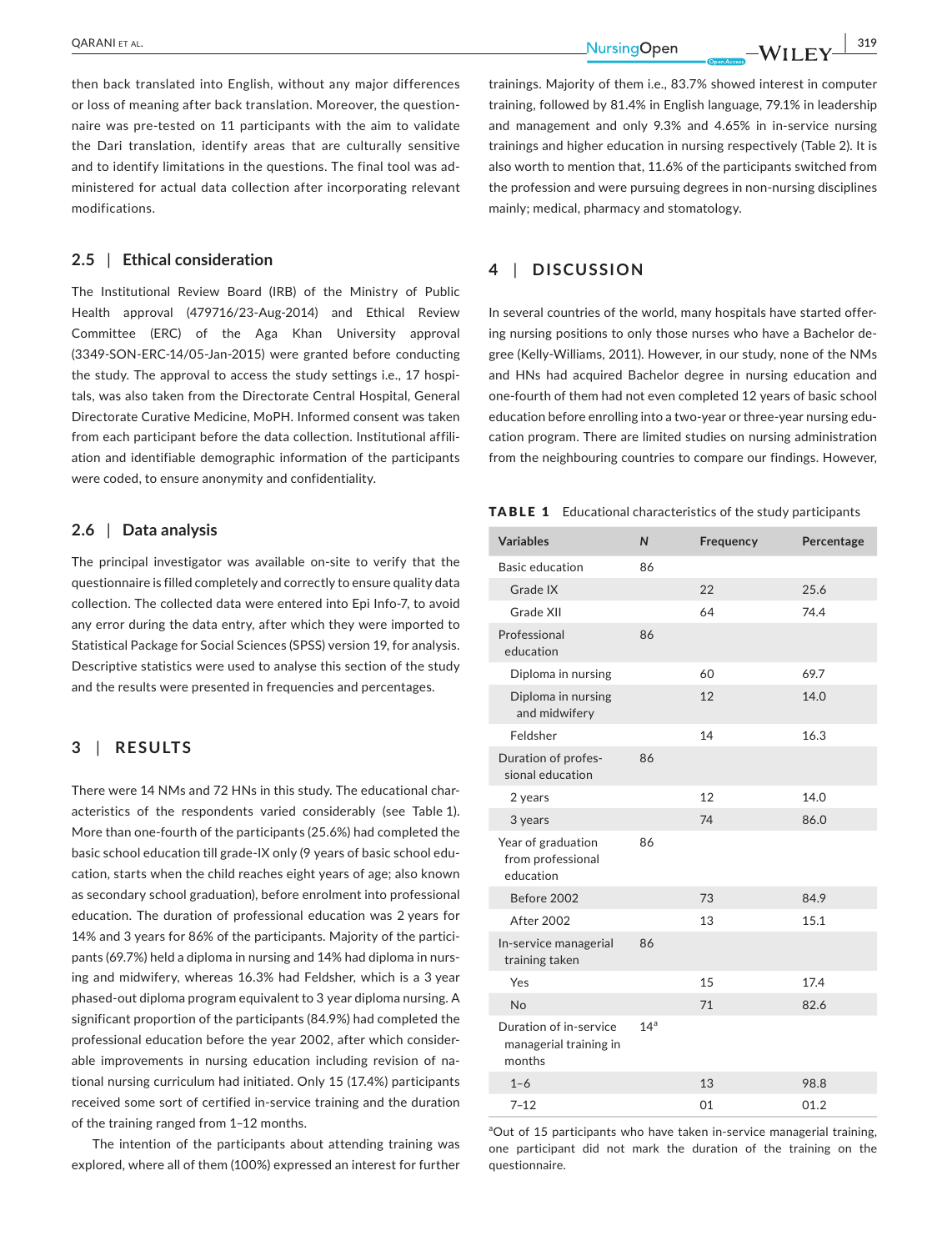| <b>Variables</b>                                    | N <sup>a</sup> | Frequency | Percentage |
|-----------------------------------------------------|----------------|-----------|------------|
| Intention for training                              | 86             |           |            |
| Yes                                                 |                | 86        | 100        |
| <b>No</b>                                           |                | 00        | 000        |
| Prioritized training needs                          |                |           |            |
| Computer training                                   | 86             | 72        | 83.7       |
| English language training                           | 86             | 70        | 81.4       |
| Leadership and management                           | 86             | 68        | 79.1       |
| In-service nursing training <sup>b</sup>            | 86             | 08        | 09.3       |
| Higher education in nursing                         | 86             | 04        | 04.7       |
| Participants studying in<br>non-nursing disciplines | 86             |           |            |
| Yes                                                 |                | 10        | 11.6       |
| <b>No</b>                                           |                | 76        | 88.4       |

<sup>a</sup>the letter "N" refers to the total number of participants who have answered the question.

bln-service nursing training topics include: Nursing standards, capacity development, nursing ethics, and project management.

there are numerous studies from other countries which show a huge gap. For instance, 24.8% of the nursing administrators in Taiwan had masters degree (Kang et al., 2012) and 36.2% of the nursing managers in South Africa had degree in nursing (Pillay, 2011). Furthermore, it is reported by Opiyo and English (2010), that improved performance was associated with training. However, more than 80% of the participants in the current study had not received any in-service training as part of the continuous professional development (CPD) during the last 2 years. These findings illustrate that the academic profile of the nursing leaders in this setting is not adequate. Therefore, the findings in regard to the intention of the participants to receive training in computer skills, English language and leadership and management strategies is significant for the policy makers to design capacity development strategies for the nursing leaders.

In the second section of the questionnaire which was about determining the training needs of the participants (Table 2), it was recognized that all participants of the study expressed intention for further training. Almost 80% of the participants expressed interest for all enlisted categories of trainings which were: 1) computer skills literacy training; 2) English language proficiency training, and 3) leadership and management trainings.

Considering the new developments and advances in technology; nurses particularly nursing leaders of today must be computer literate. Computer skills are essential, as day to day operational activities and communication are very much dependent on the computer technology. However, in public sector majority of the hospitals still rely on traditional paper work; therefore, more than 83% of the participants expressed their need for computer training. Computer literacy is essential for nurses (Smedley, 2005) and can be availed for different purposes. Computer technology facilitates to share knowledge and provide services through Tele-conference even to the most remote areas of the country. Furthermore, computer literacy facilitates to

view the world and discover new innovations and evidence-based practices in the health care around the world. But, to view the world, there is a need to understand the global language which is English beside local languages. Afghanistan is in the initial phase of struggling for development; where majority of the systems are yet need to be improved. Education in schools and universities are in local languages; and there is a limited opportunity for the students in public sector to learn English language. Therefore, more than 80% of the participants in our study expressed that they need English language training, which will enable them to comprehend discoveries around the world especially advanced and up-to-date learning and education even in leadership and management concepts. For this, the ministry of public health may design strategies to fulfil the training needs of the nursing administration in these areas.

In addition, another open option was also provided in the questionnaire for the participants, so they may enlist their need for trainings if the defined categories do not capture their need. Surprisingly, 4.7% of the participants highlighted higher education in nursing as an important area for their career development. This percentage is as low and it may be due to the fact that the option of higher education was not subjectively mentioned along with other categories in the questionnaire. Moreover, the participants also highlighted in-service nursing training such as nursing standards, capacity development, nursing ethics and project management as their training needs.

The study also revealed that only 11.6% of the participants were currently studying. But, their areas of study were all in non-nursing disciplines and this might be due to the fact that there is only one BScN program for the entire country which does not fulfill the need. Although, no study was found to compare the turnover of the nursing administration from the profession; a study of ten European countries indicated that 9% of the nurses intended to leave the profession (Heinen et al., 2013). On the other hand it is found by Nogueras (2006) in her study that: "the higher the RN level of education, the greater the RN occupational commitment and the lower the RN intent to leave the nursing profession" (p. 91). Thus, the finding from the current study and unavailability of BScN programs in the country makes a case at policy level to upgrade nurses' educational profile through CPD and higher education.

The experience of Pakistan in implementing the Post Registered Nurse Bachelors of Science in Nursing (Post-RN BScN) program may be replicated in Afghanistan to fulfil the need for higher education (Upvall, Karmaliani, Pirani, Gul, & Khalid, 2005). Post-RN BScN is a Two-year nursing education which upgrades diploma-prepared nurses to bachelorette-prepared nurses.

#### **4.1** | **Implication for nursing and health policy**

The global standards for the initial professional nursing education call that all nurses to be prepared with bachelor's degree (WHO 2009), which is important for patient safely. On the other hand, the current study determined the actual picture of the nursing managers' and head nurses' educational preparedness who lead in the healthcare settings in Kabul.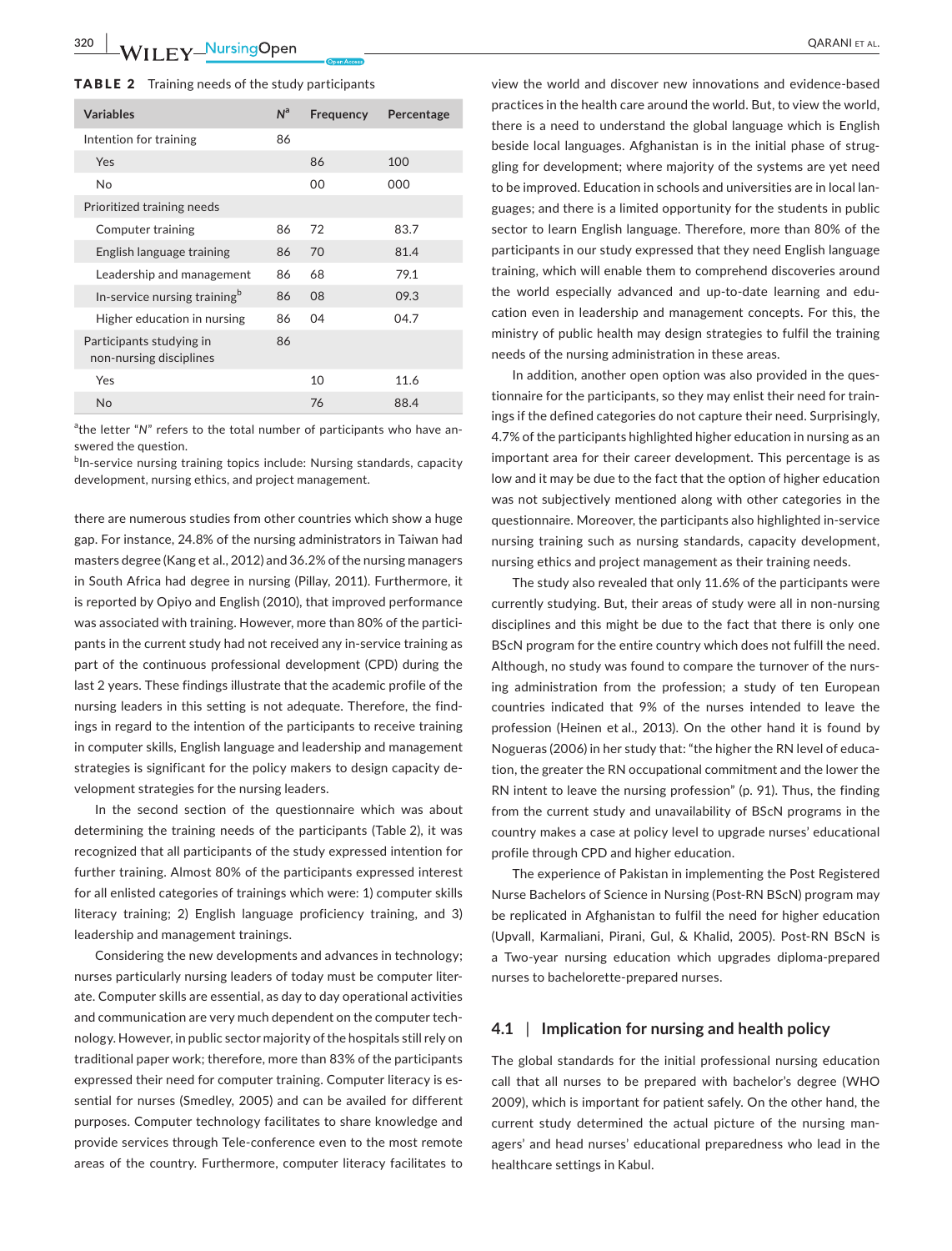The gap found from the current study on the compliance with the global standards urge policy makers in the Ministry of Public Health to design policy and strategies for the paradigm shift from traditional diploma nursing to degree nursing programs in the country. Bachelorette prepared nurses are important for an effective and efficient leadership; and also will play an important role in the provision of safe and quality care to the patients, which ultimately will have its impact on the rate of morbidity and mortality in the healthcare settings.

#### **4.2** | **Strengths and limitation of the study**

The major strength of this study is that, to the best of the PI's knowledge, it is the first nursing study in Afghanistan that identified the educational profile and training need of the NMs and HNs in public sector in Kabul. Although the findings of this study cannot be generalized to the entire population, the study collected rich information on the phenomena and this suggests further studies in nursing in the country. The study also had limitations mainly; some of the participants who were on leave were not included in the study; while their participation might have changed the study findings. The study questionnaire did not capture context relevant variables such as higher education.

#### **4.3** | **Recommendations**

First, to develop the competency of NMs and HNs in the public hospitals, the current study suggests two types of capacity development and training programs:

- The first recommendation is higher education in nursing to upgrade the current diploma nurses into degree graduates (Post-RN BScN), as it is a pressing need of the nurses in the country.
- The second recommendation on in-service or specialization trainings, such as leadership and management, computer literacy and English language, with the aim to build their capacity or refresh their knowledge is essential to enable them to compete in the evolving market. Graduate studies for the existing NMs and HNs may require extensive planning and plenty of resources; however, MoPH needs to pay more attention towards in-service managerial short courses to develop the capacity of the existing management workforce of the public hospitals.

Second, a qualitative study could be conducted to explore the reasons why nurses contemplate leaving this profession.

#### **5** | **CONCLUSION**

This study suggests that there is a dire need to design both short and long-term strategies for the capacity development of nursing leaders at public hospitals in Kabul, Afghanistan.

#### **ACKNOWLEDGEMENTS**

We would like to express our sincere appreciation to the participants of this study. The principal investigator is appreciative of the services of Ms. Mehnaz Hanzala as English Tutor and Ms. Fatima Shahabuddin as Editor, who spent their precious time in helping and giving their gracious feedbacks, guidance, and suggested better ways of presenting the work in the original document (i.e., Thesis) from which this paper is extracted.

#### **CONFLICT OF INTEREST**

No conflict of interest has been declared by the authors.

#### **AUTHOR CONTRIBUTIONS**

WQ, RJ, Study design; WQ, Data collection; WQ, RJ, KS, Data analysis; Study supervision: RJ WQ, Manuscript writing; WQ, RJ, KS, LK, Critical revisions for important intellectual content.

#### **ORCID**

*Wais M. Qarani* <http://orcid.org/0000-0002-2823-0903>

#### **REFERENCES**

- Afghan Const. art. 43. Chapt. 2. Available from: [http://moj.gov.af/en/](http://moj.gov.af/en/page/1684) [page/1684](http://moj.gov.af/en/page/1684) [last accessed 03 March 2015].
- Aiken, L. H. (2003). Educational levels of hospital nurses and surgical patient mortality. *JAMA*, *290*, 1617–1623.
- AMNEAB (2011). *Nursing Standards*. Kabul: Afghanistan Midwifery and Nursing Education Accreditation Board. Database.
- Cheung, R., & Aiken, L. H. (2006). Hospital initiatives to support a bettereducated workforce. *Journal of Nursing Administration*, *36*, 357–362.
- Elmuti, D., Minnis, W., & Abebe, M. (2005). Does education have a role in developing leadership skills?. *Management Decision*, *43*, 1018–1031.
- Furlong, E., & Smith, R. (2005) Advanced nursing practice: Policy, education and role development. *Journal of Clinical Nursing*, *14*, 1059–1066.
- Gul, R. B., Paul, P., & Olson, J. K. (2009). Strengths and challenges of the first prelicensure baccalaureate of science in nursing program in Pakistan. *Journal of Professional Nursing*, *25*, 240–248.
- Heinen, M. M., van Achterberg, T., Schwendimann, B., Matthews, A., Kózka, M., Schoonhoven, L. (2013). Nurses' intention to leave their profession: A cross sectional observational study in 10 European countries. *International Journal of Nursing Studies*, *50*, 174–184. <https://doi.org/10.1016/j.ijnurstu.2012.09.019>
- Herberg, P. (2005). Nursing, midwifery and allied health education programmes in Afghanistan. *International Nursing Review*, *52*, 123–133.
- Kang, C.-M., Chiu, H.-T., Hu, Y.-C., Chen, H.-L., Lee, P.-H., Chang, W.-Y. (2012). Comparisons of self-ratings on managerial competencies, research capability, time management, executive power, workload and work stress among nurse administrators. *Journal of Nursing Management*, *20*, 938–947. [https://doi.](https://doi.org/10.1111/j.1365-2834.2012.01383.x) [org/10.1111/j.1365- 2834.2012.01383.x](https://doi.org/10.1111/j.1365-2834.2012.01383.x)
- Kelly-Williams, D. (2011). As hospitals push for BSN-only hiring, MNA calls for different approach. *Massachusetts Nurse Advocate*, *82*, 3.
- KMU. (2013). Kabul medical university webpage. Available from: [http://](http://kmu.edu.af/en/page/5704) [kmu.edu.af/en/page/5704](http://kmu.edu.af/en/page/5704) [last accessed 10 August 2015].